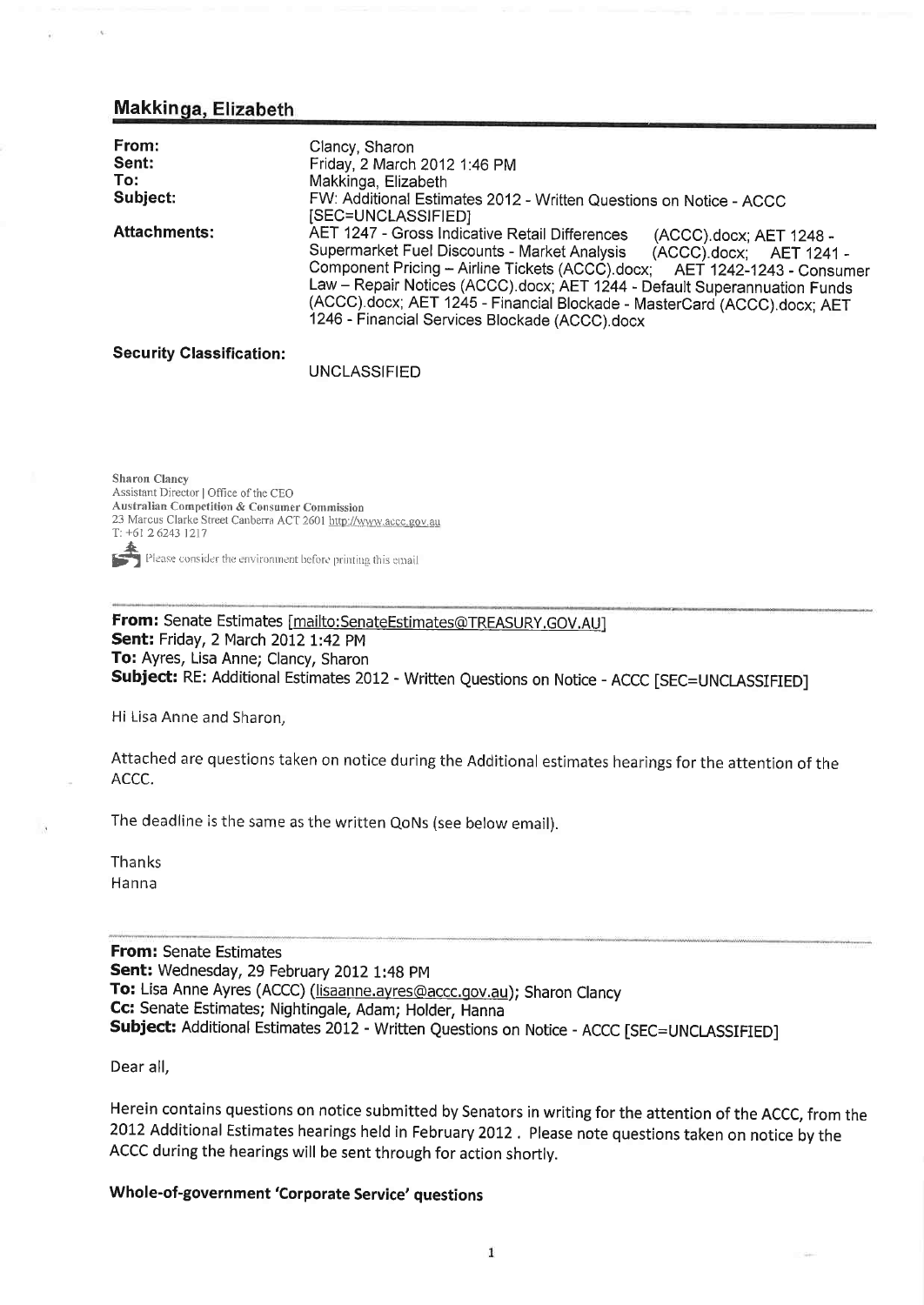The Treasury portfolio has received a large amount of 'corporate services' questions which have been asked of the Treasury and portfolio agencies. The Department of the Prime Minister and Cabinet (PM&C) will be issuing advice to Departments shortly, to assist in providing a coordinated approach in responding to these questions. This advice will be circulated to agencies as soon as it is received.

PM&C noted that the guidance will follow a similar line as that which was provided for corporate questions received at the 2011 Supplementary Budget estimates.

We suggest using 31 January 2012 as the end date for any questions that ask for reporting for the' financial year to date'. Please ensure that the end date is included appropriately in final responses.

### Deadline for Responses

To meet the deadline set by the Senate Standing Committee on Economics, it would be appreciated if responses could be sent to the Senate Estímates email address by COB Wednesdav 21 March 2012. This deadline provides time for clearance through the Treasurer's Office prior to forwarding to the Senate Standing Committee on Economics,

Please contact Hanna Holder on ext. 3077 or Adam Nightingale on ext. 2779 tf you require assistance.

Kind Regards

Parliamentary Coordination Team Treasury

Please Note: The information contained in this e-mail message and any attached files may be confidential information and may also be the subject of legal professional privilege. lf you are not the intended recipient, any use, disclosure or copying of this e-mail is unauthorised. lf you have received this e-mail by error please notify the sender immediately by reply e-mail and delete all copies of this transmission together with any attachments.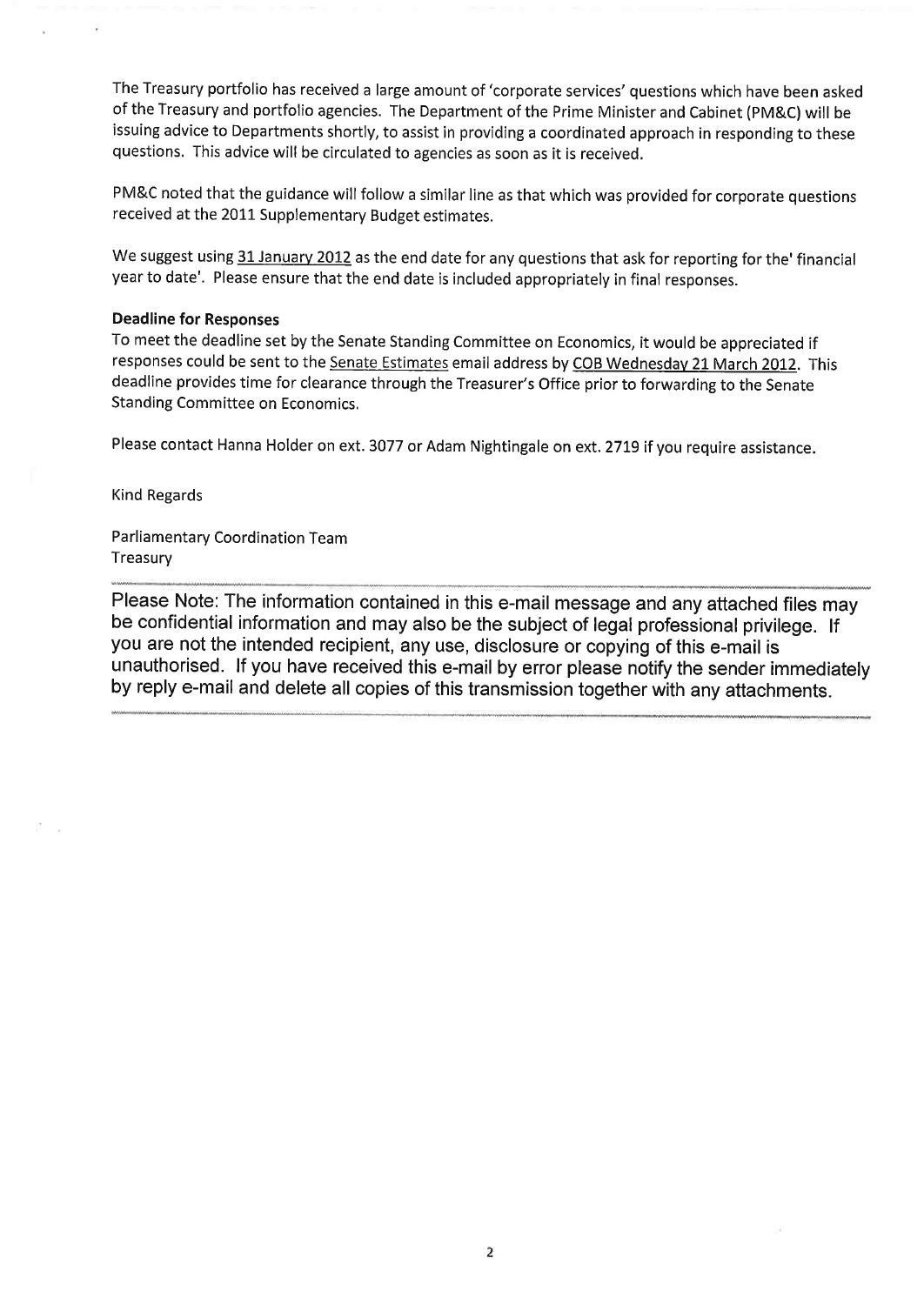# Senate Standing Committee on Economics

## ANSWERS TO QUESTIONS ON NOTICE

Treasury Portfolio

Additional Estimates 2012

<sup>15</sup>- l7 Februarv 2012

Question: AET <sup>1245</sup>

Topic: Financial Blockade - MasterCard

Hansard Page: 15 Feb 2012, pg <sup>128</sup>

# Senator LUDLAM asked:

Senator LUDLAM: Interesting. Do I have any recourse to these companies, or MasterCard in particular, to lift that blockade? I would understand, for example, if this were a criminal entity. lf they had been accused of organised crime offences or whatever, I would understand that. In this instance the organisation has not. lt is a publishing organísation. lt was given a Walkley Award last December. None of its staff have been accused or convicted of particular crimes. So what are my avenues as a consumer? What can I do to MasterCard or, better yet, what can you as the regulator do to them?

Mr Gregson: My response is not going to be very helpful for you. I probably do need to know <sup>a</sup>bit more detail. I am sorry, I have not come with those tonight but I would be happy to take any of that on notice, and try to assist you.

Answer: